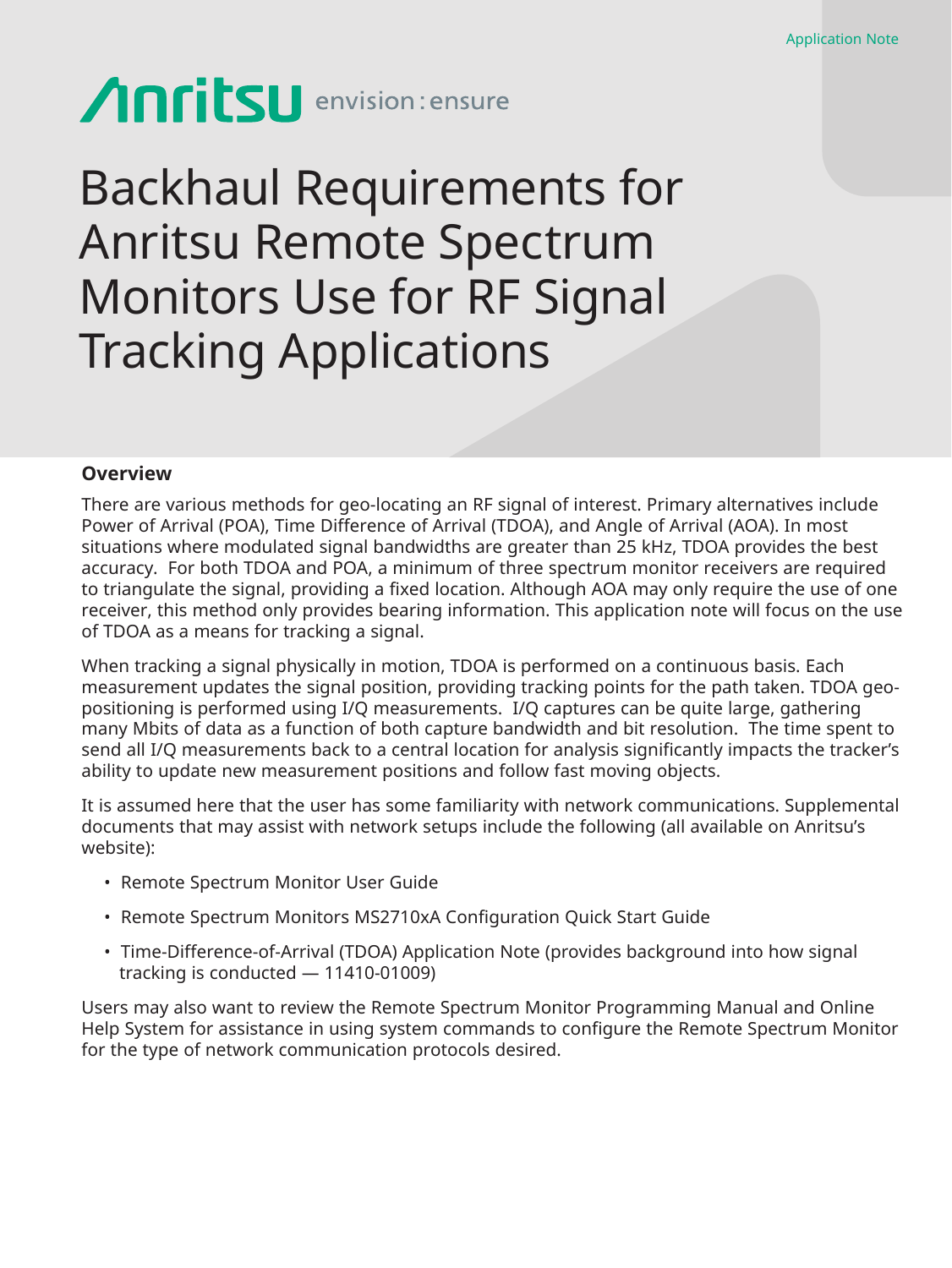## **Drone Tracking Backhaul Methods**

An important application for signal tracking is drone detection and mitigation. Once a drone is detected, its video signal is captured, processed, and transmitted (in an I/Q format). There are several methods to implement the backhaul channel which transfers measurement data back to a central server. Various backhaul methods are described below:

- Optical fiber links
- Microwave Point-to-Point (P2P)
- Ethernet
- Wireless modems

Typical setups for both drone detection and tracking is illustrated in the Figures 1 thru 4, below.



*Figure 1. Example for RSM Backhaul Using Optical Fiber*



*Figure 2. Example for RSM Backhaul Using Ethernet Cabling*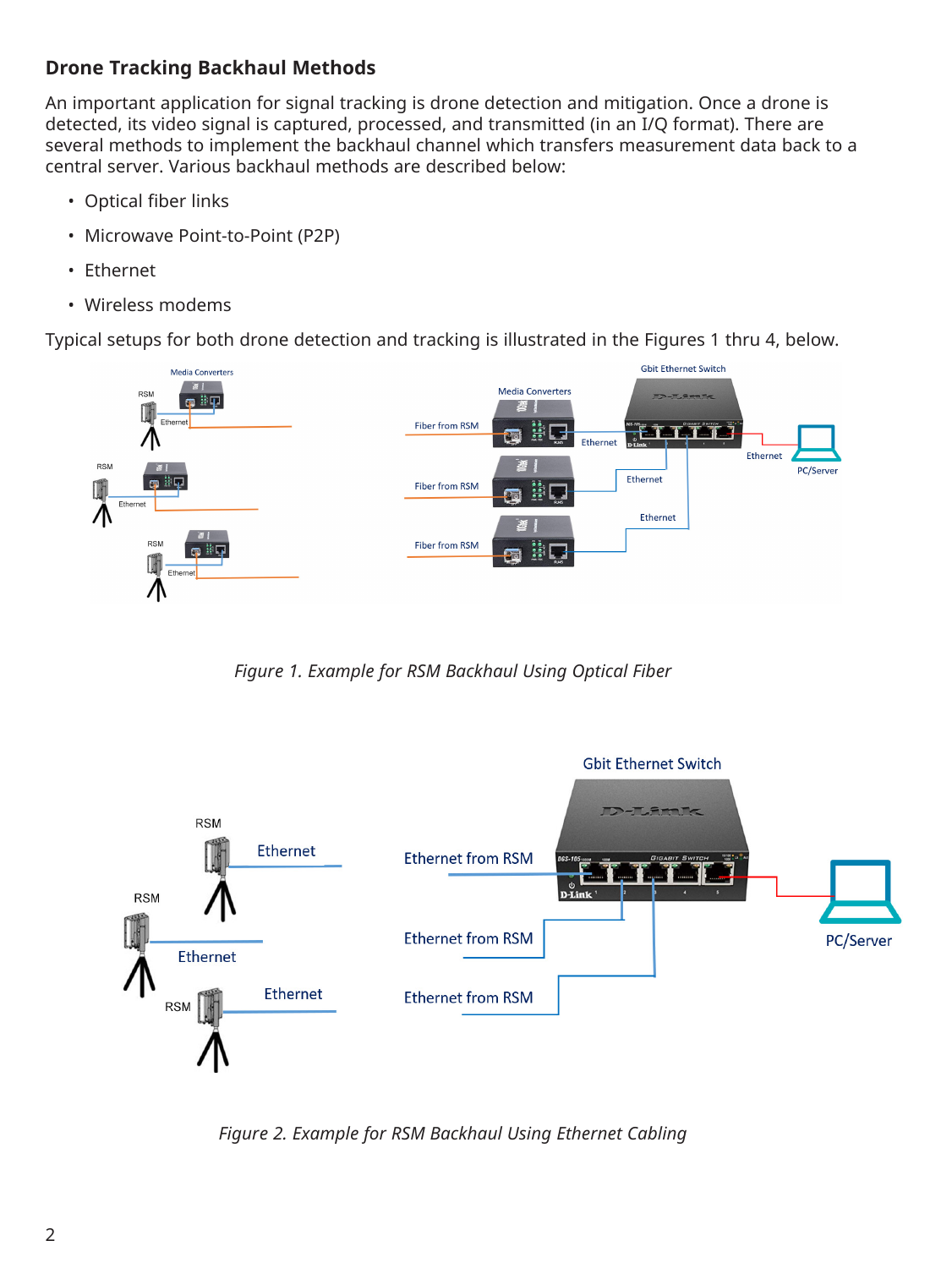

*Figure 3. Example for Microwave P2P Backhaul Using P2P Microwave Radio Links*



*Figure 4. Example for RSM Backhaul Using USB LTE Modems* 

Actual connections to each RSM and to the central server/PC are shown in detail in the next section. Accessories required will be detailed while also illustrating the different components required to connect into the system.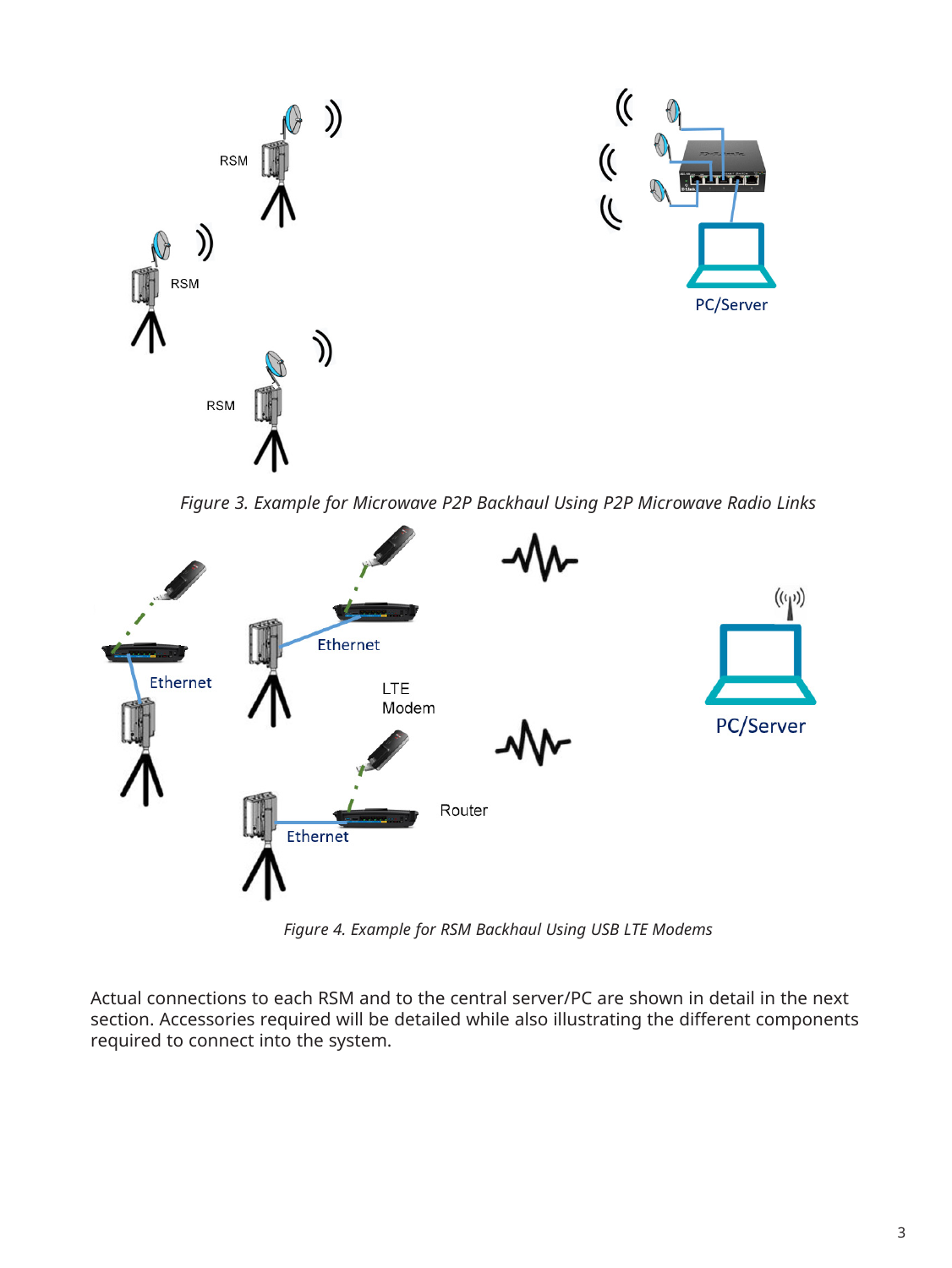## **Optical Fiber**

Optical fiber comes in various grades and mechanical capabilities. Users will need to know whether the fiber will be used underground, above ground subject to physical impediments (e.g., laid across a heavily trafficked road), or be used in a more protected location. Clearly, pricing for the fiber will vary according to the degree of stability needed as well as its robustness to weather elements.

To use fiber in a closed system, each deployed Remote Spectrum Monitor will need a pair of Ethernet-to-fiber converters or media converters (see Figure 5 for an example). The converter takes the Ethernet output from the Remote Spectrum Monitor and converts the signal so that it can then be transferred via fiber to a PC/server location for processing. A second converter is then used at the PC location to translate the fiber signal back to Ethernet. For three Remote Spectrum Monitors deployed in the field, six converters are required using a server not co-located near one of the monitors. There are several important parameters that must be considered when using a media converter that include:

- Ethernet conversion speed (use only a converter capable of 10/100/1000 Mbit)
- Types of fiber the converter can accommodate (typically 1310/1550 nm)
- Distance over which the converter can communicate (20 km, typical)

At the receiving end of each IQ backhaul, an Ethernet switch is required to combine each signal for input into the PC/server. A Gigabit plug-and-play switch should be used (Figure 6 shows a switch example).

Both the media converter and switch are relatively inexpensive, however, care must be taken to place these devices in a waterproof enclosure if deployed outdoors.

Several rolls of fiber will also be needed. Depending on the environment and signal power, Remote Spectrum Monitors used for detecting drones can be deployed at approximately 500 m on a triangle side. If one of the Remote Spectrum Monitors is co-located near the PC/server, two rolls of fiber are needed, otherwise, three rolls are required.

## **Microwave P2P**

Microwave P2P can be used for backhaul. This can operate in the 60 GHz band as well as in the 2.4/5.8 GHz bands. Many P2P systems (transmitter and receiver pair) will use 2.4/5 GHz as a backup in the event of adverse conditions. When used at the lower frequencies, Wi-Fi connectivity can be established to further extend the link if needed. For P2P to operate effectively, line of sight between transmitter and receiver must be established. An example of a 60 GHz P2P antenna is shown here in Figure 7.



*Figure 5. One Example of a Gigabit Ethernet Media Converter*



*Figure 6. Gigabit Switch*



*Figure 7. P2P Antenna*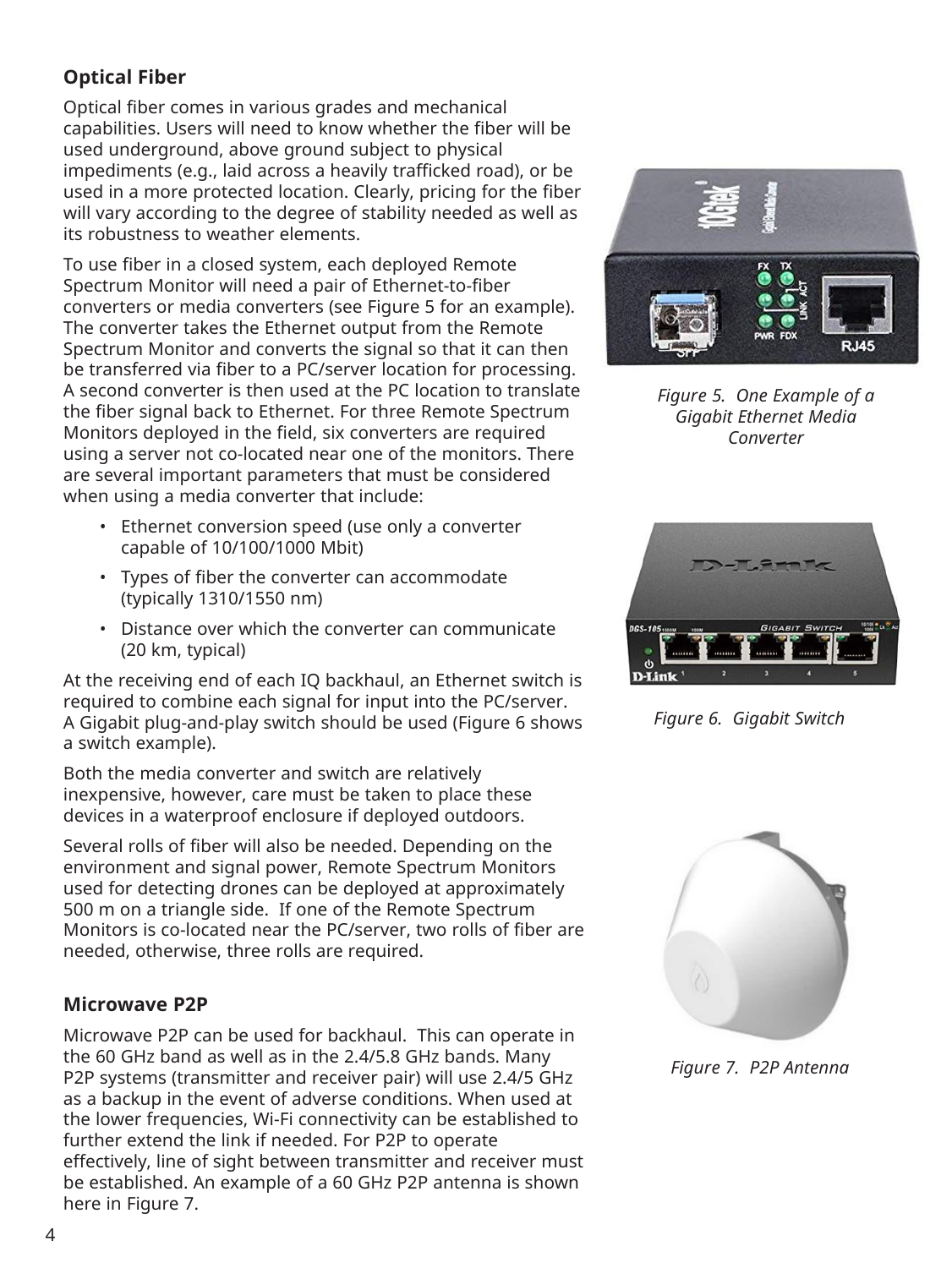Considerations for choosing a P2P system include:

- Weather resistance the antenna must be able to survive harsh environments.
- Ease of alignment each transmitting antenna must point directly at its receiver counterpart. Alignment tools may be offered by the antenna vendor to facilitate this process.
- Power distance over which the transmitter/receiver pair may be placed. To transmit over a 500 m distance, a rating by the vendor of a 1 km transmission is suitable to allow for margin (weather and RF environment impediments).
- Ports for 2.4 GHz antennas to allow for transmissions via Wi-Fi, if desired.

Many P2P antenna vendors report both their RF transmitter and receiver performance for their antenna pairs. These are specified individually for each frequency band (2.4/5.8/60 GHz). It is suggested that the 2.4/5.8 GHz bands not be used for backhaul. These transmissions could interfere with the drone signal, degrading tracking performance.

## **Ethernet**

Twisted pair Ethernet has a maximum length of 100 m. This makes the use of Ethernet as a stand-alone solution for the Remote Spectrum Monitor backhaul a poor alternative. Ethernet can be used when connecting to a larger hub (such as a corporate network) where transmissions can take place. A typical scenario would be to place a Remote Spectrum Monitor at a building rooftop serviced by an internal LAN connection. Remote Spectrum Monitors can then be spaced across multiple buildings with an internal LAN connection. Consideration for the amount of bandwidth required by the I/Q transmissions should be made so as not to disrupt normal traffic in the network. A direct connection between the Remote Spectrum Monitor Ethernet port and the system switch can be made.

## **Wireless Modems**

Use of wireless modems is not recommended for a commercial drone tracking operation. 4G LTE modems have been tested where tracking updates can be 2-3 times slower compared with fiber or P2P. Many operators advertise fast downlink rates, but uplink rates are also important in backhaul applications. A minimum of 5 MB/sec data rates on the uplink should be met. Without an "all you can eat" data plan, use of modems for backhaul can also be expensive. Figure 9 shows a typical USB modem. For users operating in various countries, the modem should be unlocked so that SIM cards from other cellular operators can be used. To communicate with wireless modems, a static IP address must be obtained from the local operator. With static IPs, a known address is available each time the modem is powered.

If using a wireless modem for backhaul, a router should be used. Routers allow the use of Dynamic Host Configuration Protocol (DHCP) configured addresses matched with Domain Name Server (DNS) servers (see section on Netowork Considerations below). Routers can be programmed to automatically use a specific DNS service, allowing the use of names (rather than numeric IP labels) for accessing the Remote Spectrum Monitor.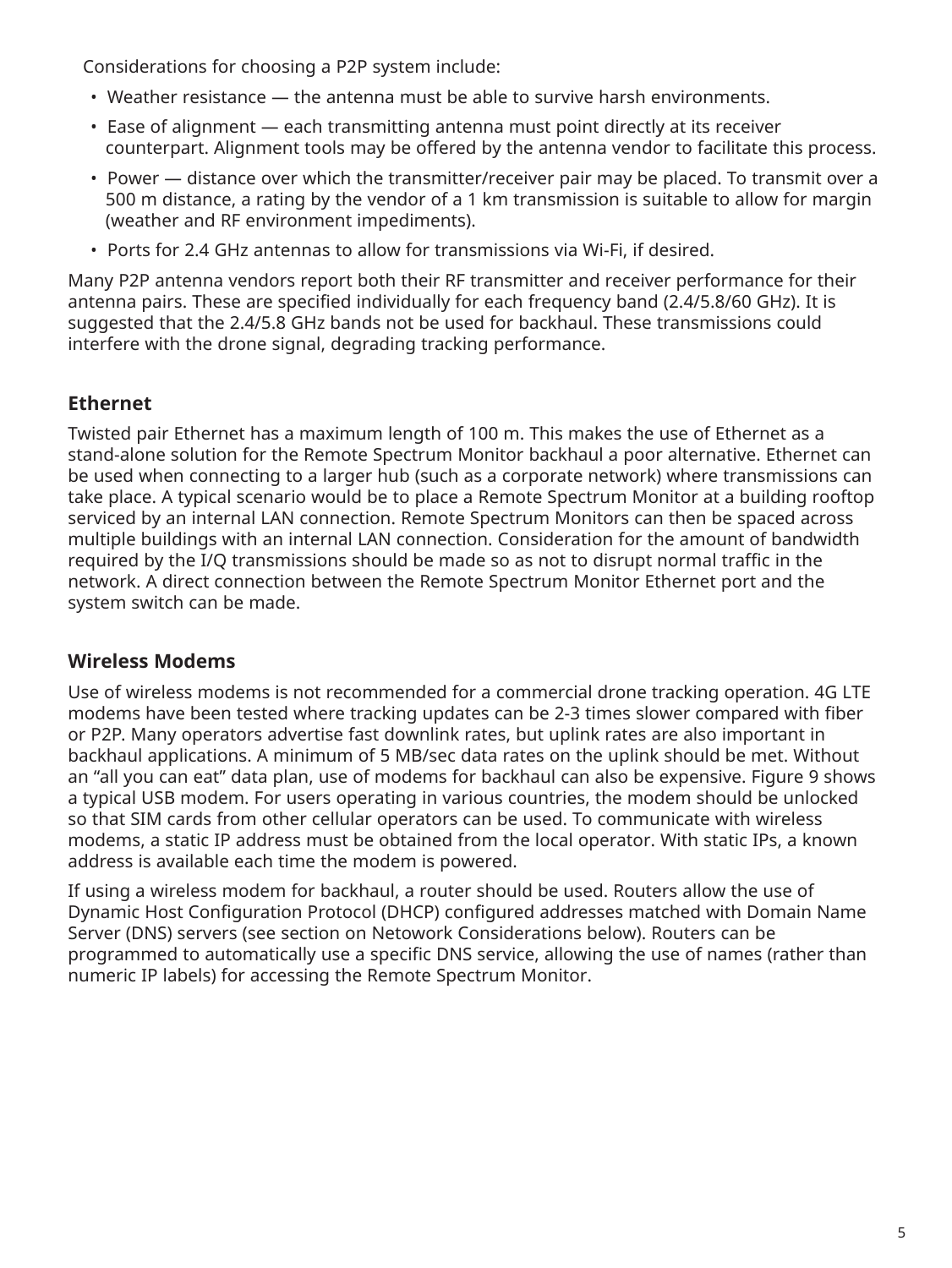## **Network Considerations**

Anritsu Remote Spectrum Monitors can be configured either with a static IP address or using a DHCP address. More information on configuring the Remote Spectrum Monitor for either static or DHCP service can be found in the Remote Spectrum Monitor Configuration Quick Start Guide (10580- 00414) document located on Anritsu's website. Static IP addresses can be used in closed systems (no access to the internet). Care should be taken when configuring the Remote Spectrum Monitor with a static IP such that the address is not forgotten.

In most instances, DHCP will be used. DHCP is generally used along with a DNS. Once the Remote Spectrum Monitor receives power, it looks to the DNS server where the name is matched to an IP address thus facilitating communications. Rather than communication with the Remote Spectrum Monitor via an IP address, a name can be used. Amazon and Yahoo are examples of DNS names. Many corporate entities have their own DNS servers, however, third-party services can also be used.



*Figure 8. Wireless USB Modem*

## **Summary**

The table summarizes backhaul alternatives. Many parameters will be dependent on the grade of material used. Costs are assumed for deploying backhaul for three remote spectrum monitors.

| <b>Backhaul Medium</b> | <b>Cost</b> | <b>Speed</b> | <b>Restrictions</b> | Range     | <b>Ease of Deployment</b> |
|------------------------|-------------|--------------|---------------------|-----------|---------------------------|
| Fiber                  | \$1000      | High         | None                | 25 km     | Moderate                  |
| P2P Microwave          | \$700       | High         | Line of Sight       | $1-2$ km  | Moderate                  |
| Ethernet               | \$150       | High         | None                | 100 m     | Easy                      |
| Wireless Modems        | $\star$     | Low          | None                | Unlimited | <b>Difficult</b>          |

\* Cost of wireless modems highly dependent on carrier and data plan.